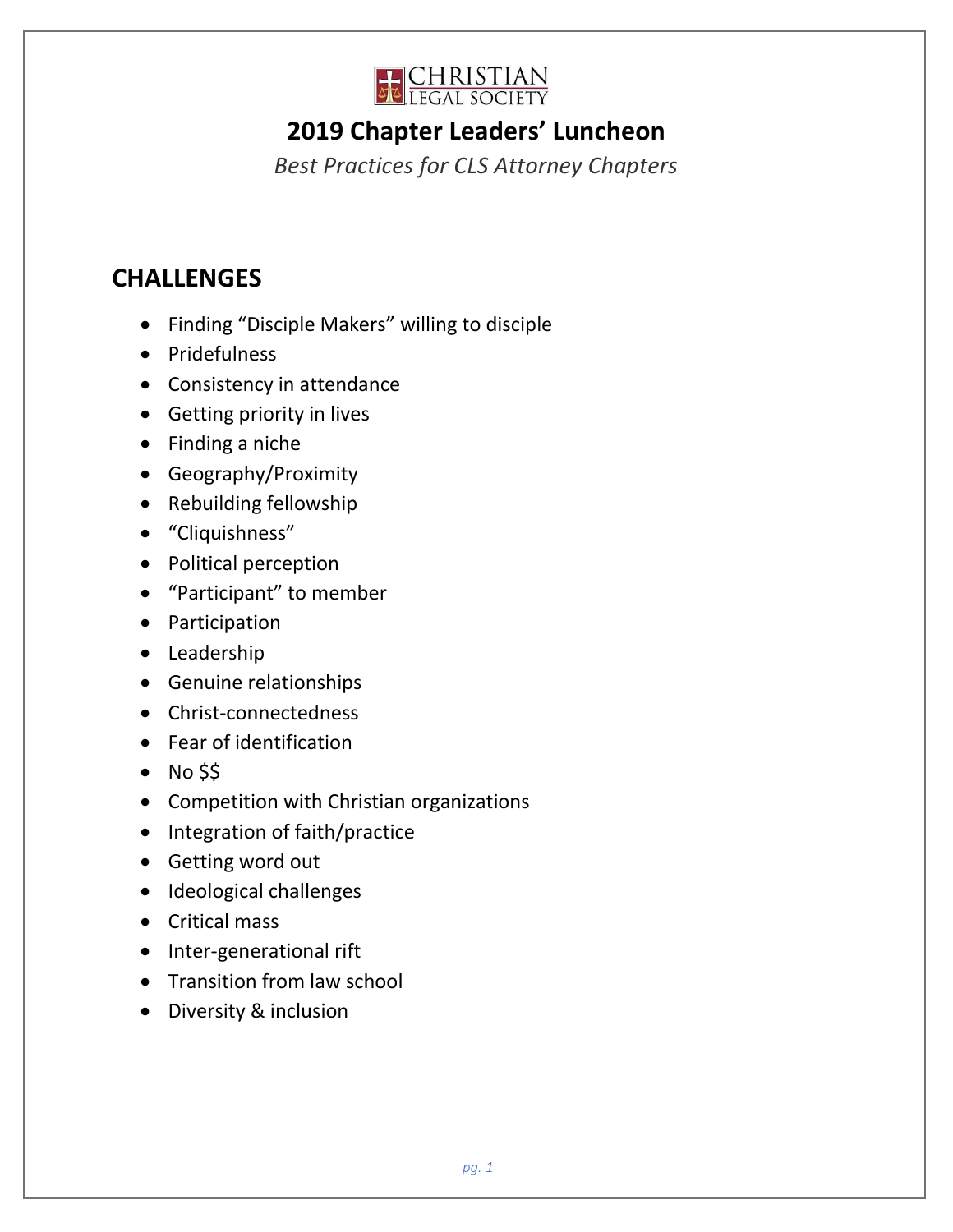

### **2019 Chapter Leaders' Luncheon**

### *Best Practices for CLS Attorney Chapters*

**\*\*Whole group chose the 4 top challenges, then each of the 4 tables shared thoughts on how to address each issue.\*\***

#### **FAITH/PRACTICE**

- Not just a Sunday sermon
- Telling HIS stories boldly about our practice
- Using hypotheticals for faith in practice
- Christian dilemmas
- Finding the right tools (devotions, etc.)
- Having prominent/known member of profession share integrating their faith into practice
- Q&A separate meetings with facilitators to discuss this (i.e. not lecture)
- Member spotlight
- Personal sharing/struggles
- Christian perspective ethics
- Prayer group
- Speakers sharing testimony (clients)
- Partnerships with other organizations
- Pro bono work together
- Have mission statement with core values

#### **FELLOWSHIP**

- Food: 1-on-1, groups
- Restaurant dinner or lunch separate room with separate checks, followed by speakers, and pay for law students
- Dinner at home
- Speaker engaging
- Topics address vulnerability (i.e. stress/anxiety) with scripture and small groups
- Structured discussion/talks
- Invite people other than lawyers
- Encourage friendship, not just a business connections be intentional
- Mentorship
- Social events that can include families (BBQ, etc)
- Young lawyer events
- After work receptions (include law students)
- Service project (serving together)
- Community within churches
- Prioritize fellowships (celebrate diversity within practice)